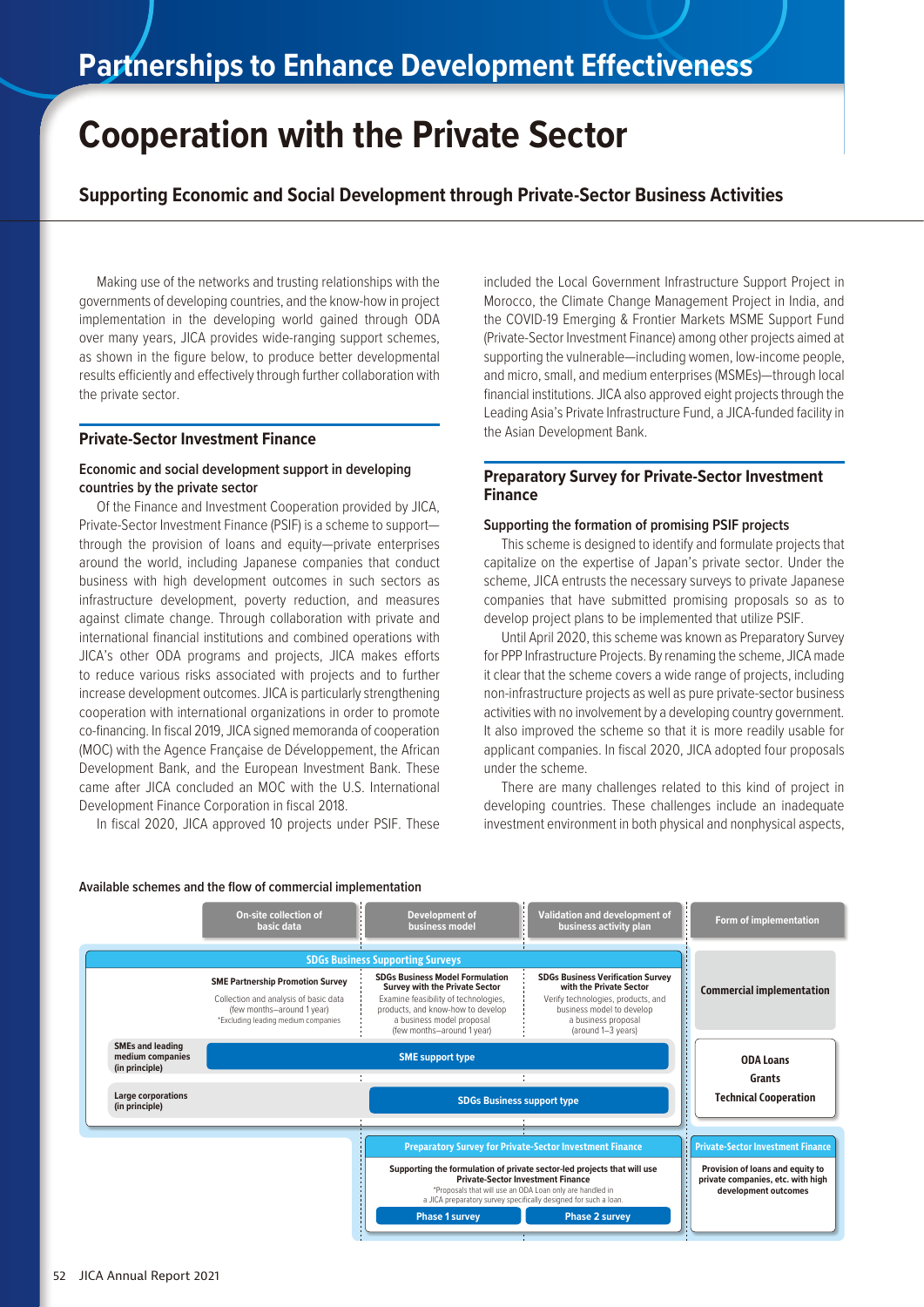

**Sri Lanka: Kawasaki Kiko Co., Ltd. adapted the specifications of its green tea ingredient analyzer to black tea and took advantage of JICA's support scheme to apply it to the quality control of Sri Lankan black tea. The photo shows an official at Kawasaki Kiko tea-tasting local tea leaves in Sri Lanka. He says that interaction with many local people involved in the tea industry during the survey convinced him that they are as much confident and proud of their tea industry as Japanese tea producers are. (Photo: Kawasaki Kiko Co., Ltd.)**

difficulties in securing financial viability, and insufficient recognition of proper public-private role-sharing and risk allocation (insufficient support from developing-country governments). Therefore, in addition to supporting individual projects by the private sector, JICA is promoting comprehensive efforts for the establishment of projects by cooperating in the establishment of associated policies and institutions and strengthening implementation capacities.

#### **SDGs Business Supporting Surveys**

# **Supporting the creation and deployment of businesses that help developing countries achieve the SDGs**

SDGs Business Supporting Surveys is a program based on proposals from private companies. It is aimed at building winwin relationships between developing countries that want to use Japanese technologies, products, and know-how for addressing their challenges and Japanese companies that seek to venture into developing-country markets. This program is made up of two types: (1) the "SME support type," for which small and medium enterprises and leading medium companies are eligible in principle; and (2) the "SDGs Business support type," for which large corporations are eligible in principle. The program offers three support schemes for different purposes for different business phases: SME Partnership Promotion Survey, SDGs Business Model Formulation Survey with the Private Sector, and SDGs Business Verification Survey with the Private Sector [ $\rightarrow$  see the figure on page 52].

Of the proposals submitted in response to open calls made from fiscal 2010—when JICA launched private-sector partnership programs—through fiscal 2020, JICA adopted an aggregated total of 1,333 proposals under this program, including 116 in fiscal 2020. In the second open call in fiscal 2020, JICA introduced the category of "remote implementation" whereby the survey is carried out by local human resources without Japanese personnel traveling to the partner country. JICA adopted 26 proposals under this new category, which was introduced in response to the COVID-19 pandemic. JICA also created the category of "cooperation with Japanese regional financial institutions," which gives preferential treatment to proposals that involve the participation of employees at regional financial institutions in the survey. Under this category, JICA adopted seven proposals.

JICA conducted a follow-up survey of companies that implemented projects that took advantage of this JICA program. The survey, which covered 438 projects in total, showed that "business expansion was ongoing" for some 70% of the projects even after their term of the program expired. Of these projects, as many as 74% were "accomplished" in any of the following three categories: "securing new overseas business partners and customers," "setting up overseas subsidiaries, offices, or representative offices," and "starting local production or service delivery." One such company was OSUMI Co., Ltd., based in Yokohama, Kanagawa Prefecture,

**Number of proposals adopted out of those submitted in response to open calls during fiscal 2020 (breakdown)**

| category                             | <b>SME Partnership</b><br><b>Promotion Survey</b> | <b>SDGs Business Model</b><br><b>Formulation Survey with</b><br>the Private Sector | <b>SDGs Business Verification</b><br>Survey with the Private<br>Sector |
|--------------------------------------|---------------------------------------------------|------------------------------------------------------------------------------------|------------------------------------------------------------------------|
| SME support type                     | $26$ surveys                                      | $48$ surveys                                                                       | 18 <sub>surveys</sub>                                                  |
| <b>SDGs Business</b><br>support type |                                                   |                                                                                    | 13 surveys 11 surveys                                                  |

#### **Continuation status of business expansion in target countries**

**(for 438 projects for which the term of SDGs Business Supporting Surveys expired before March 2020)**



| Reasons/factors for continuation (multiple answers)     |     |
|---------------------------------------------------------|-----|
| (Likely) local adaptability of products or technologies | 189 |
| Accurate assessment of local needs                      | 189 |
| Securing of local business partners                     | 179 |
| Appeal to customers                                     | 169 |
| Accurate assessment of the local business climate       | 155 |
|                                                         |     |



**Number of regional banks and credit unions/co-ops that have signed an MOU for cooperation with JICA by the end of fiscal 2020**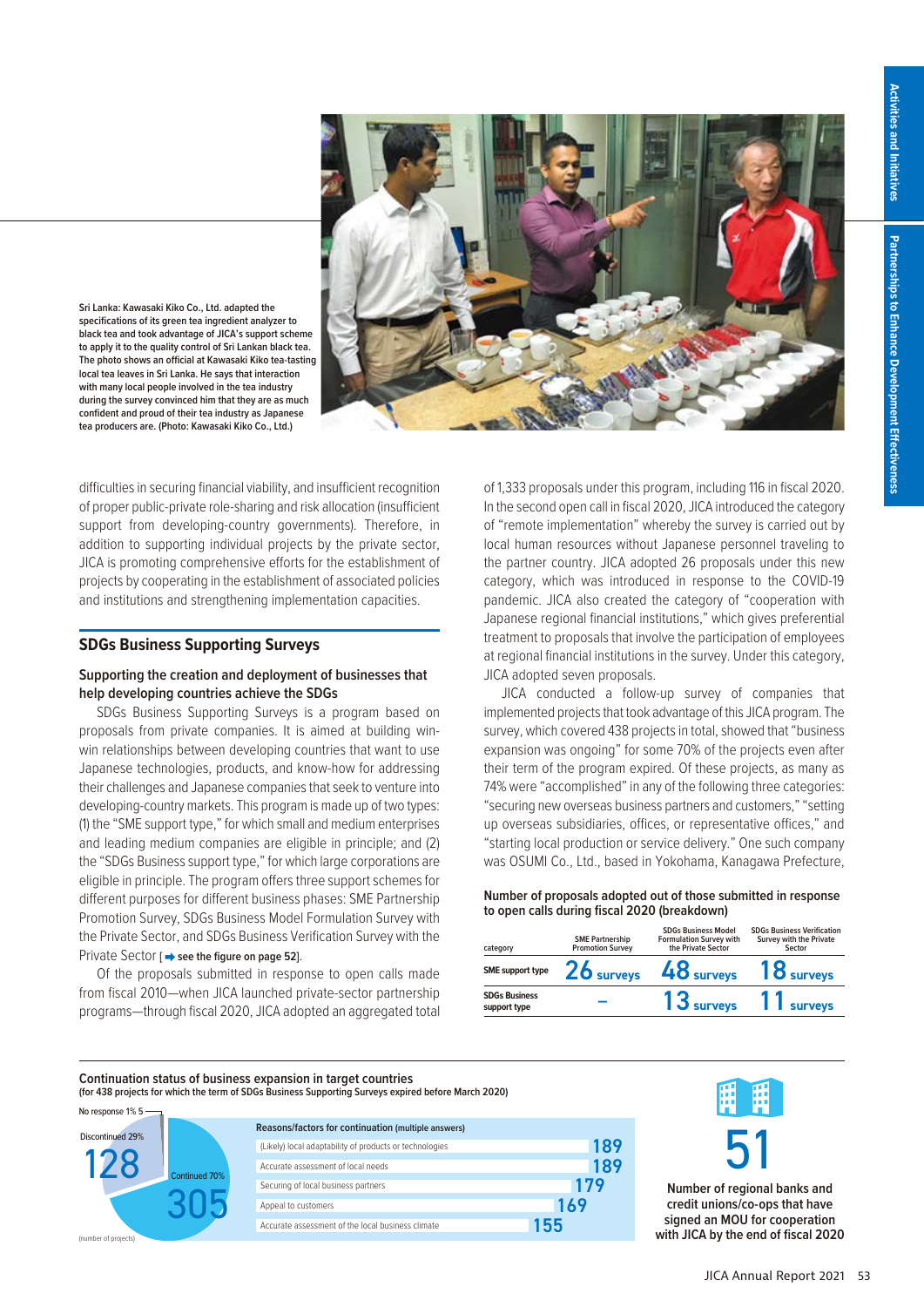



**Number of adopted surveys by region in Japan in fiscal 2020**



as shown in the picture below. In October 2020, the company set up a local subsidiary in the Vietnamese city of Da Nang, with which the city of Yokohama had signed a memorandum of understanding (MOU) on technical cooperation.

In addition to these existing proposal-based programs, JICA introduced the Data Collection Survey on Potential Utilization of Japanese Private-Sector Technologies in Developing Countries Affected by COVID-19. Under this new program, JICA sought applications from Japanese companies for the use of their products and technologies in four sectors, including the global environment



**Viet Nam: OSUMI Co., Ltd. leveraged this JICA program to conduct simple energy-saving analyses of businesses and plants. Now, with a base set up in Da Nang, the company is aiming to expand business in the country.**

and health care. In fiscal 2020, JICA adopted 40 applications in total.

# **Contribution to regional revitalization augmented by cooperation with other organizations**

Support for SMEs in their business expansion overseas through SDGs Business Supporting Surveys is contributing to regional revitalization and giving a much needed boost to some local economies in Japan. This is made possible by the appropriate application of local traditional technologies and technologies jointly developed with local universities. A case in point is Kawasaki Kiko Co., Ltd., based in Shimada, Shizuoka Prefecture. This company is engaged in the business that utilizes its black tea ingredient analyzer in Sri Lanka. In cooperation with the University of Shizuoka and tea-related businesses, the company aims to revitalize the tea industry in both Sri Lanka and Japan [ $\rightarrow$  see the photo on page 53].

JICA has been stepping up partnership with external organizations as well. Partnerships with organizations with which JICA had signed an MOU for cooperation have been making progress by taking advantage of respective strengths. For example, the Organization for Small & Medium Enterprises and Regional Innovation is now providing hands-on support (in the form of expert assignment) to 27 private companies that capitalize on JICA's private-sector partnership programs. In fiscal 2020, JICA also offered more online seminars than in previous years. In addition to seminars for sharing some of the issues facing developing countries, JICA held more than 60 seminars on SDGs business for SMEs, attended by a total of over 3,000 participants.

For details about JICA's private-sector partnership programs, see wicks web page https://www.jica.go.jp/english/our\_work/types\_of\_assistance/partnership/index.html.